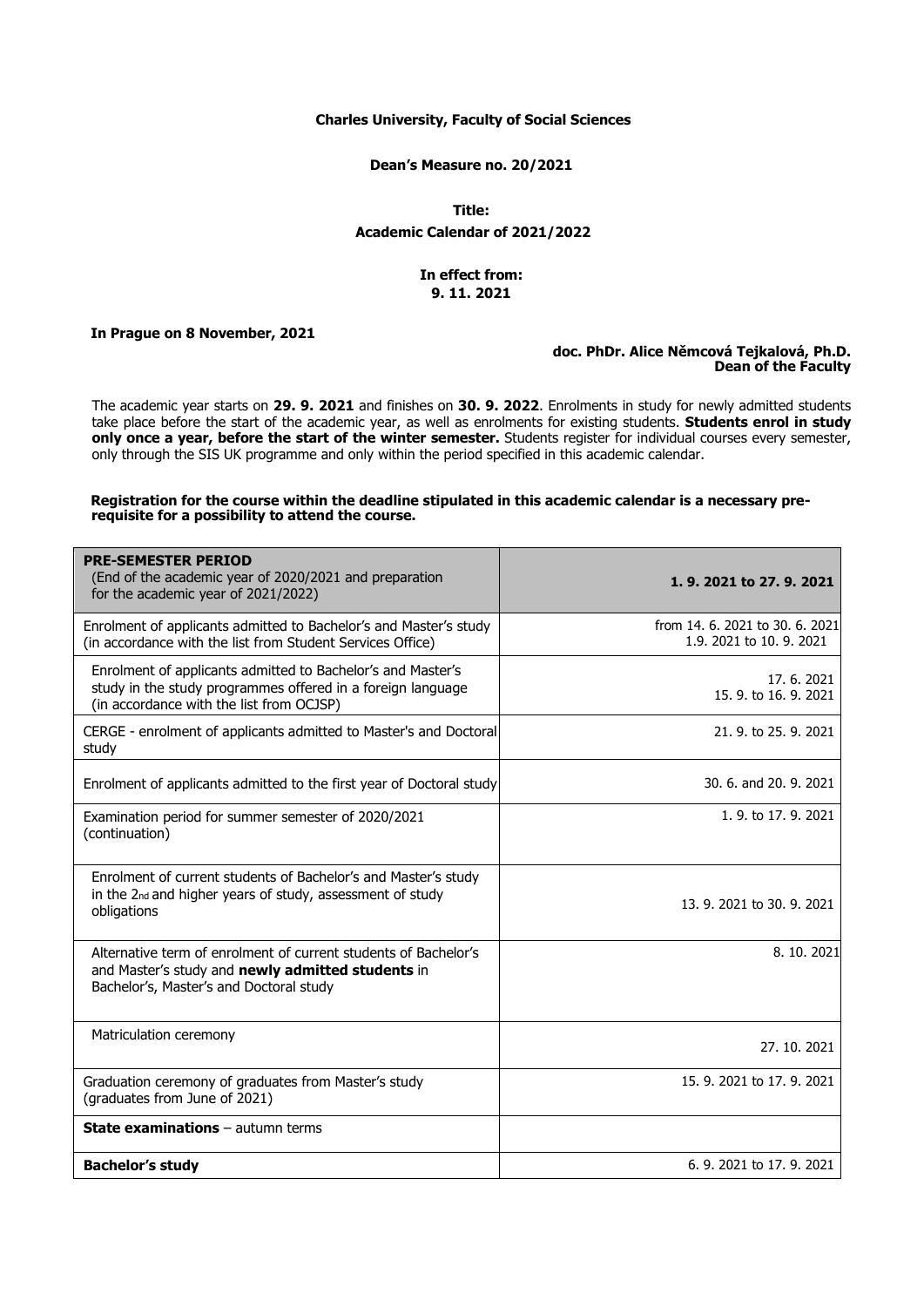| Master's study                                        | 13, 9, 2021 to 24, 9, 2021 |
|-------------------------------------------------------|----------------------------|
| Submission of applications for rigorosum examinations | by 9.7.2021                |
| Submission of rigorosum theses                        | by 3.9.2021                |
| <b>Doctoral state examinations</b>                    | 6. 9. 2021 to 17, 9, 2021  |

| WINTER SEMESTER OF 2021/2022                                                                                                     | 1. 10. 2021 to 13. 2. 2022                    |
|----------------------------------------------------------------------------------------------------------------------------------|-----------------------------------------------|
| Beginning of courses in winter semester                                                                                          | 29.9.2021                                     |
| Courses                                                                                                                          | 29, 9, 2021 to 22, 12, 2021                   |
| Registering for subjects in winter semester for Bachelor's study                                                                 | 13. 9. 2021 from 12.00 p.m.                   |
|                                                                                                                                  | to 6. 10. 2021 until 23.59 p.m.               |
| Registering for subjects in winter semester for follow-up Master's                                                               | 13, 9, 2021 from 10.00 a.m.                   |
| and Doctoral study                                                                                                               | to 6. 10. 2021 until 23.59 p.m.               |
| Registering for subjects for Exchange students                                                                                   | 17. 9. 2021 from 12.00 p.m.                   |
|                                                                                                                                  | to 6. 10. 2021 until 23.59 p.m.               |
| Registering for subjects for students of other faculties                                                                         | 20. 9. 2021 from 10.00 a.m.                   |
|                                                                                                                                  | to 6. 10. 2021 until 23.59 p.m.               |
| Graduation ceremony of graduates from Bachelor's study                                                                           | 5. to 7. 10. 2021                             |
| (graduates from June of 2021)                                                                                                    |                                               |
| Dean's day off                                                                                                                   | 16. 11. 2021                                  |
| Graduation ceremony of graduates from Bachelor's, Master's                                                                       | Bachelor's 3. and 7. 12. 2021                 |
| (graduates from September of 2021) and Doctoral study and<br>Rigorosum graduation                                                | Master's 19, 11, 2021<br>Doctoral 8, 12, 2021 |
|                                                                                                                                  | Rigorosum 30.11.2021                          |
| Christmas holidays                                                                                                               | 23. 12. 2021 to 2. 1. 2022                    |
| Submission of Bachelor's and Diploma theses for the State<br>final examination in January and February terms                     | 4.1.2022                                      |
| Registration for the State final examination (Bachelor's +<br>Master's)                                                          | from 1.12.2021 until 4.1.2022                 |
| Deadline for fulfilling all the study obligations for students<br>registered for the State final examination in Bachelor's study | 9.1.2022                                      |
| Deadline for fulfilling all the study obligations for students<br>registered for the State final examination in Master's study   | 16.1.2022                                     |
| <b>State examinations</b> $-$ winter terms                                                                                       |                                               |
| <b>Bachelor's study</b>                                                                                                          | 17, 1, 2022 to 28, 1, 2022                    |
| Master's study                                                                                                                   | 24.1.2022 to 4.2.2022                         |
| <b>Rigorosum examinations</b>                                                                                                    | 11. 10. 2021 to 22. 10. 2021                  |
| <b>CERGE - Doctoral study</b>                                                                                                    | 22, 11, 2021 to 21, 1, 2022                   |
| <b>Doctoral study</b>                                                                                                            | 10.1. 2022 to 21. 1. 2022                     |
| Listing of topics of theses in SIS UK actively offered by teachers to<br>students                                                | continuously                                  |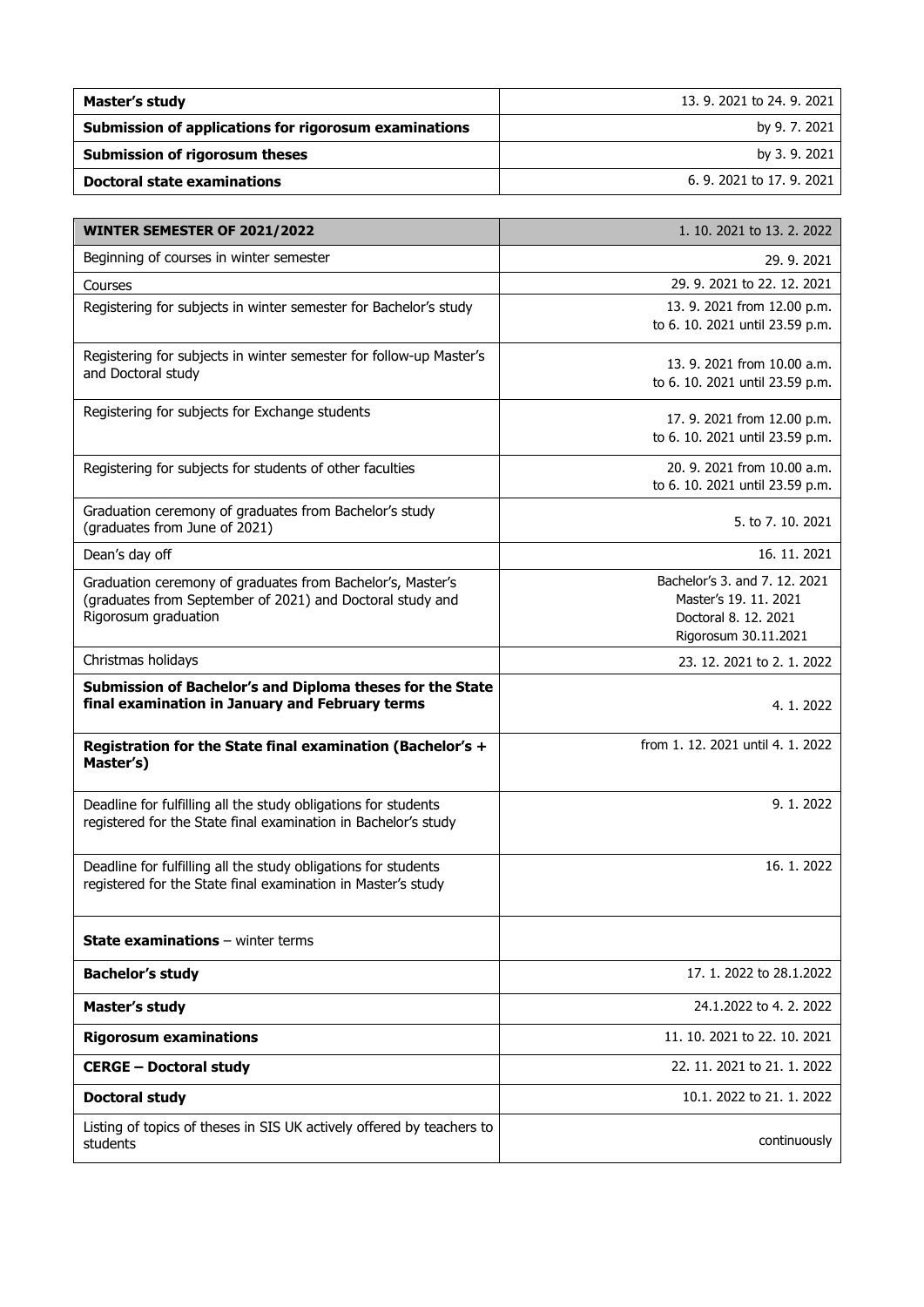| Submission and filing of projects and propositions of<br>Bachelor's and Diploma theses (for students who intend to<br>submit their Diploma or Bachelor's thesis at the end of winter<br>semester of 2022/2023 at the earliest) | stipulated within the fulfilment of the course of the<br>seminar for final theses or by a decree of the director of<br>the institute |
|--------------------------------------------------------------------------------------------------------------------------------------------------------------------------------------------------------------------------------|--------------------------------------------------------------------------------------------------------------------------------------|
| Evaluation of teaching in Bachelor's and follow-up Master's<br>programmes by students of winter semester of 2021/2022                                                                                                          | 17, 1, 2022 to 20, 2, 2022                                                                                                           |
| Evaluation of Doctoral courses by students of winter semester of<br>2021/2022                                                                                                                                                  | 3. 1. 2022 to 16.1. 2022                                                                                                             |
| Week for substitute courses (including substitution for 28, 10, and<br>16. 11., 17.11. 2021) and examination pre-terms                                                                                                         | 3. 1. 2022 to 7. 1. 2022                                                                                                             |
| Registering for examinations in SIS UK                                                                                                                                                                                         | from 1, 12, 2021                                                                                                                     |
| Examination period                                                                                                                                                                                                             | 10, 1, 2022 to 13, 2, 2022                                                                                                           |

| SUMMER SEMESTER OF 2021/2022                                                                                                     | 14, 2, 2022 to 30, 6, 2022                 |
|----------------------------------------------------------------------------------------------------------------------------------|--------------------------------------------|
| Beginning of courses in summer semester                                                                                          | 14. 2. 2022                                |
| Courses                                                                                                                          | 14. 2. 2022 to 13. 5. 2022                 |
| Registering for subjects in summer semester for Bachelor's study                                                                 | 31. 1. 2022 from 12.00 p.m.                |
|                                                                                                                                  | to 20. 2. 2022 until 23.59 p.m.            |
| Registering for subjects in summer semester for follow-up Master's<br>and Doctoral study                                         | 31. 1. 2022 from 10.00 p.m.                |
|                                                                                                                                  | to 20. 2. 2022 until 23.59 p.m.            |
| Registration for subjects in summer semester for Exchange<br>students                                                            | 4.2. 2022 from 12.00 p.m.                  |
|                                                                                                                                  | to 20. 2. 2022 until 23.59 p.m.            |
| Registering for subjects in summer semester for students of other                                                                | 7. 2. 2022 from 10.00 a.m.                 |
| faculties                                                                                                                        | to 20. 2. 2022 until 23.59 p.m.            |
|                                                                                                                                  | Bachelor's 24, 3, 2022                     |
| Graduation ceremony of graduates in winter semester                                                                              | Master's 23, 3, 2022<br>Doctoral 19.5.2022 |
|                                                                                                                                  | Rigorosum 24.5.2022                        |
| Dean's day off                                                                                                                   | 29.4.2022                                  |
| Rector's day off                                                                                                                 | 11, 5, 2022                                |
| <b>Curricula</b>                                                                                                                 |                                            |
| Opening of Karolinka for the academic year of<br>2022/23                                                                         | 4.4.2022                                   |
| Submission of Karolinka for the academic year of<br>2022/23                                                                      | 12.6.2022                                  |
| Submission of Bachelor's and Diploma theses for the State<br>final examination in June terms                                     | by 3.5.2022                                |
| Registration for the State final examination (Bachelor's +<br>Master's)                                                          | 18.4.2022 to 3.5.2022                      |
| Deadline for fulfilling all the study obligations for students<br>registered for the State final examination in Bachelor's study | by 29. 5. 2022                             |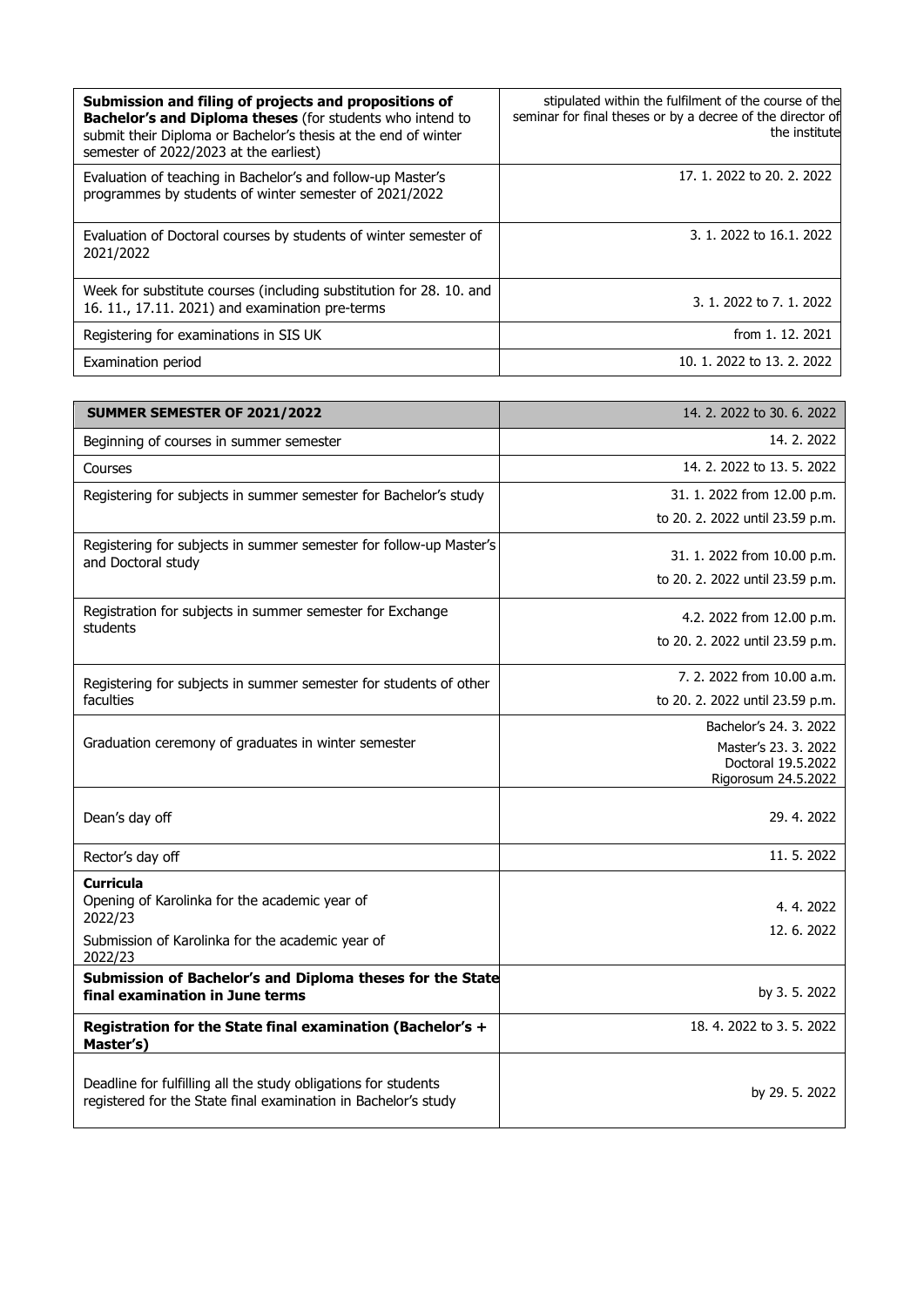| Deadline for fulfilling all the study obligations for students<br>registered for the State final examination in Master's study                                                                                                 | by 5.6.2022                                                                                                                          |
|--------------------------------------------------------------------------------------------------------------------------------------------------------------------------------------------------------------------------------|--------------------------------------------------------------------------------------------------------------------------------------|
| <b>State examinations</b> - summer terms                                                                                                                                                                                       |                                                                                                                                      |
| <b>Bachelor's study</b>                                                                                                                                                                                                        | 6, 6, 2022 to 17, 6, 2022                                                                                                            |
| Master's study                                                                                                                                                                                                                 | 13, 6, 2022 to 24, 6, 2022                                                                                                           |
| <b>Doctoral study</b>                                                                                                                                                                                                          | 23, 5, 2022 to 3, 6, 2022                                                                                                            |
| Period for evaluating individual study plan (Doctoral study)                                                                                                                                                                   | 1, 5, 2022 to 30.9, 2022                                                                                                             |
| Listing of topics of theses in SIS UK actively offered by teachers to<br>students                                                                                                                                              | continuously                                                                                                                         |
| Submission and filing of projects and propositions of<br>Bachelor's and Diploma theses (for students who intend to<br>submit their Diploma or Bachelor's thesis at the end of summer<br>semester of 2022/2023 at the earliest) | stipulated within the fulfilment of the course of the<br>seminar for final theses or by a decree of the director of<br>the institute |
| Submission of applications for rigorosum examinations                                                                                                                                                                          | by 7.1.2022                                                                                                                          |
| <b>Submission of rigorosum theses</b>                                                                                                                                                                                          | by 4.2.2022                                                                                                                          |
| <b>Rigorosum examinations</b>                                                                                                                                                                                                  | 7, 3, to 18, 3, 2022                                                                                                                 |
| Evaluation of teaching in Bachelor's and follow-up Master's<br>programmes by students of summer semester of 2021/2022                                                                                                          | 6.6.2022 to 10.7.2022                                                                                                                |
| Evaluation of Doctoral courses by students of summer semester of<br>2021/2022                                                                                                                                                  | 23.5.2022 to 5.6.2022                                                                                                                |
| Evaluation of Doctoral study                                                                                                                                                                                                   | 29.8.2022 to 11.9.2022                                                                                                               |
| Week for substitute courses (including substitution for 30. 4. and<br>12. 5. 2022) and examination pre-terms                                                                                                                   | 16. 5. 2022 to 20. 5. 2022                                                                                                           |
| Registering for examinations in SIS UK                                                                                                                                                                                         | from 1, 4, 2022                                                                                                                      |
| Examination period                                                                                                                                                                                                             | 23, 5, 2022 to 30, 6, 2022<br>1.9. 2022 to 9.9. 2022                                                                                 |
| Deadline for fulfilling all the study obligations, for students<br>registered for the State final examination in Bachelor's study in<br>September                                                                              | by 28.8.2022                                                                                                                         |
| Deadline for fulfilling all the study obligations, for students<br>registered for the State final examination in Master's study in<br>September                                                                                | by 4.9.2022                                                                                                                          |
| Submission of Bachelor's and Diploma theses for the State<br>final examination held in September                                                                                                                               | by 2.8.2022                                                                                                                          |
| <b>Registration for the State final examination (Bachelor's</b><br>and Master's)                                                                                                                                               | from 1.7.2022 to 2.8.2022                                                                                                            |
| <b>State examinations</b> $-$ autumn terms                                                                                                                                                                                     |                                                                                                                                      |
| <b>Bachelor's study</b>                                                                                                                                                                                                        | 5, 9, 2022 to 16, 9, 2022                                                                                                            |
| Master's study                                                                                                                                                                                                                 | 12. 9. 2022 to 23. 9. 2022                                                                                                           |